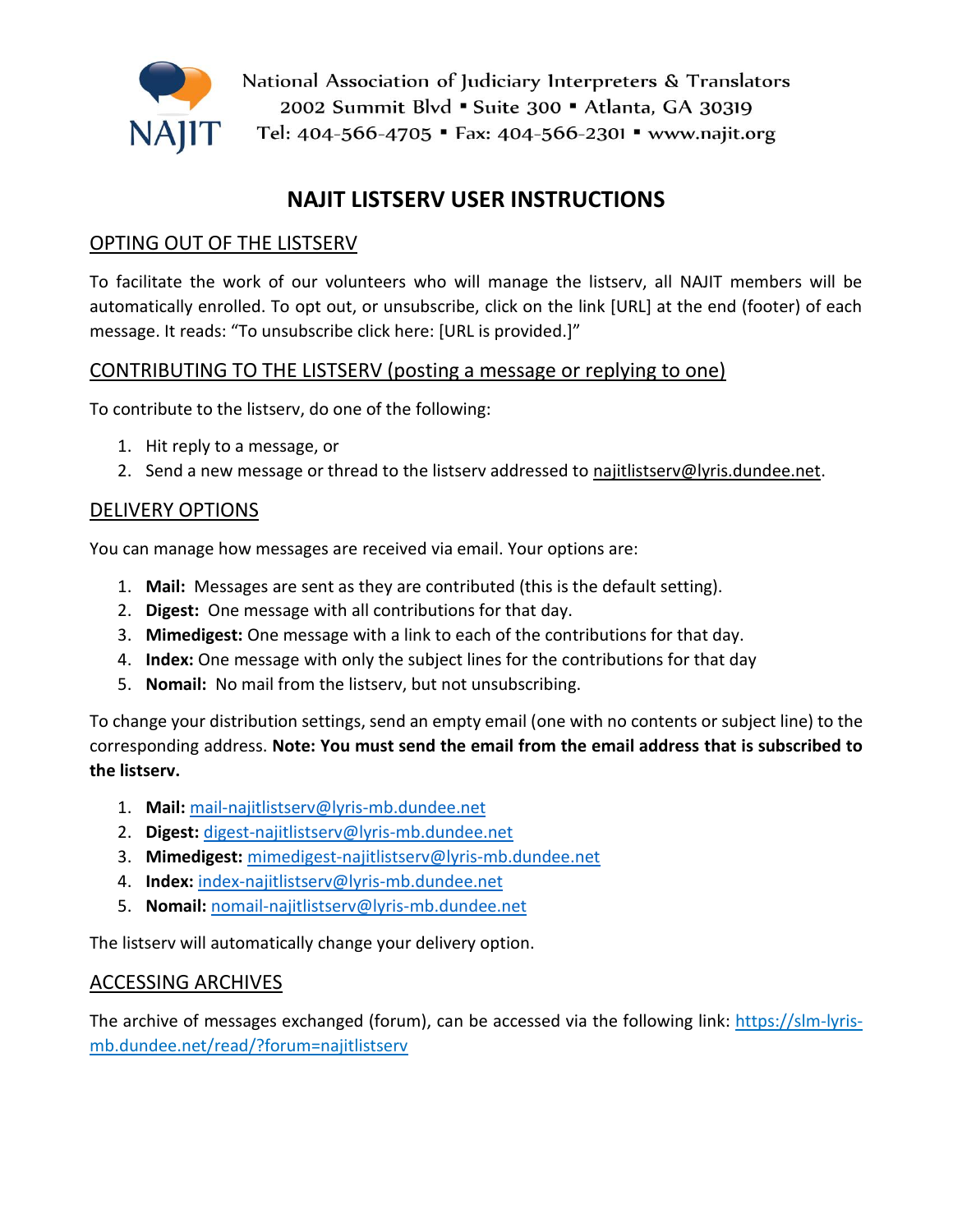

National Association of Judiciary Interpreters & Translators 2002 Summit Blvd • Suite 300 • Atlanta, GA 30319 Tel: 404-566-4705 • Fax: 404-566-2301 • www.najit.org

### RE-SUBSCRIBING TO THE LISTSERV

If you opted out of the listserv and wish to re-subscribe, send an email to [subscribe-najitlistserv@lyris](mailto:subscribe-najitlistserv@lyris-mb.dundee.net)[mb.dundee.net.](mailto:subscribe-najitlistserv@lyris-mb.dundee.net)

You will receive an email with a link to confirm your request. The listserv administrators will receive a notification to add you. Your subscription will not go into effect until a list administrator approves your subscription.

#### MODERATORS

The listserv will be moderated by Christina Courtright and Bethany Korp, who served in this capacity on the old listserv.

## **NAJIT LISTSERV GUIDELINES**

The Listserv is a FREE service provided to NAJIT members (Active, Associate, Student, Honorary and Life). By joining this listserv, you agree to follow the guidelines given below. We welcome your participation and thank you for participating in the NAJIT Member Listserv. You must be a NAJIT member and Listserv subscriber to post messages. The opinions expressed in this listserv are those of the authors only. NAJIT assumes no liability with regard to the content of messages, which are personal statements.

### FORMAT ISSUES

- 1. In order to ensure that interpreters and translators in all languages are welcome, postings are requested to be written in English.
- 2. The subject line is very important for managing a listserv. Write your subject line carefully so that it describes the content. Please use headers to indicate the content of your message:
- 3. SPANISH: if you have a Spanish-language question
- 4. RUSSIAN, MANDARIN ETC: if you have a question in a language other than Spanish
- 5. FOR INFORMATION: if you are providing information that might be of interest
- 6. EVENT: if you wish to announce a forthcoming event
- 7. QUESTION: if you have a question
- 8. Use *reply* only when you truly wish to speak to everyone on the listserv. If your message is meant for only one person, use your *forward* function to send it directly to him or her. This is one of the biggest problems that listservs encounter—the *reply* button is used when the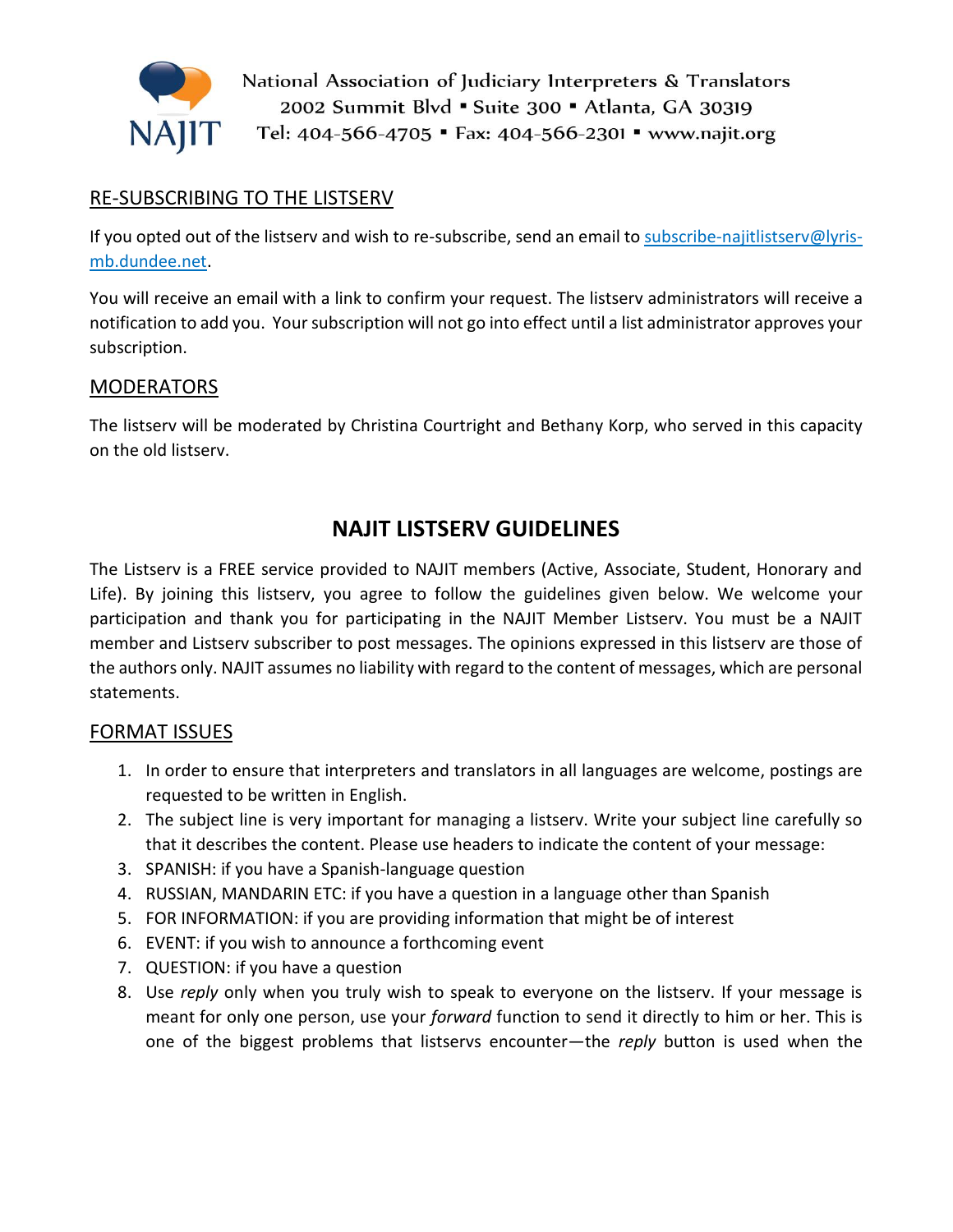

National Association of Judiciary Interpreters & Translators 2002 Summit Blvd • Suite 300 • Atlanta, GA 30319

Tel: 404-566-4705 · Fax: 404-566-2301 · www.najit.org

content isn't intended for all. If you would like to simply say "thank you" to an individual, please forward your reply directly to them.

- 9. If you are replying to an earlier message, quote only the relevant portions, not the entire content of the earlier message(s). This will avoid long repeats and tiresome repetitions.
- 10. When asking for a terminology question, please provide context so that you can obtain a quick and effective reply.
- 11. Attachments are automatically stripped out by the listserv because they may carry viruses and sometimes cannot be opened by all. If you have an attachment you would like to share, send an email offering to provide it privately.

### CONTENT ISSUES

- 1. This listserv is intended for discussion and exchange of information on interpreting and translation issues. Do not send other content to this list. Examples of unwelcome content include warnings of viruses, chain letters, myths, hoaxes, urban legends, or statements on political issues not related to the profession. It is acceptable, however, to point out an obvious scam targeting our profession, as a warning to others.
- 2. This listserv is a benefit of your NAJIT membership. Messages should not be forwarded to recipients outside of the NAJIT membership without the permission of the sender.
- 3. Please be mindful of authors' copyright. Assume that material is copyrighted, and seek permission to reproduce it, unless you are certain that the content is in the public domain.
- 4. We request that no jokes be posted to this listserv.
- 5. Listserv subscribers may post news articles of interest, provided they are relevant to the interpreting and translating fields. When posting such articles, please make sure that the article is indeed relevant to language, the interpreting and translating field. Listserv subscribers agree to refrain from posting articles on political views or any other issues not related to the professions of interpreting or translating.
- 6. Listserv subscribers are reminded that sometimes other subscribers may not read or follow proper guidelines and that each individual should keep in mind when posting, that emails may not always be kept confidential. Listserv subscribers agree to refrain from posting confidential information on the Listserv.

### COURTESY ISSUES

- 1. The rules of cyber-courtesy are widely known, but they are repeated here for clarity. Flaming (attacking another person with emotional violence) and spamming (sending floods of useless messages) are not allowed on this listserv.
- 2. NAJIT welcomes any member who wishes to participate in this listserv and requests all members to respect the views of others, even when they disagree. A genuinely welcome atmosphere is sometimes hard to maintain, because feelings on interpreting issues can run deep.